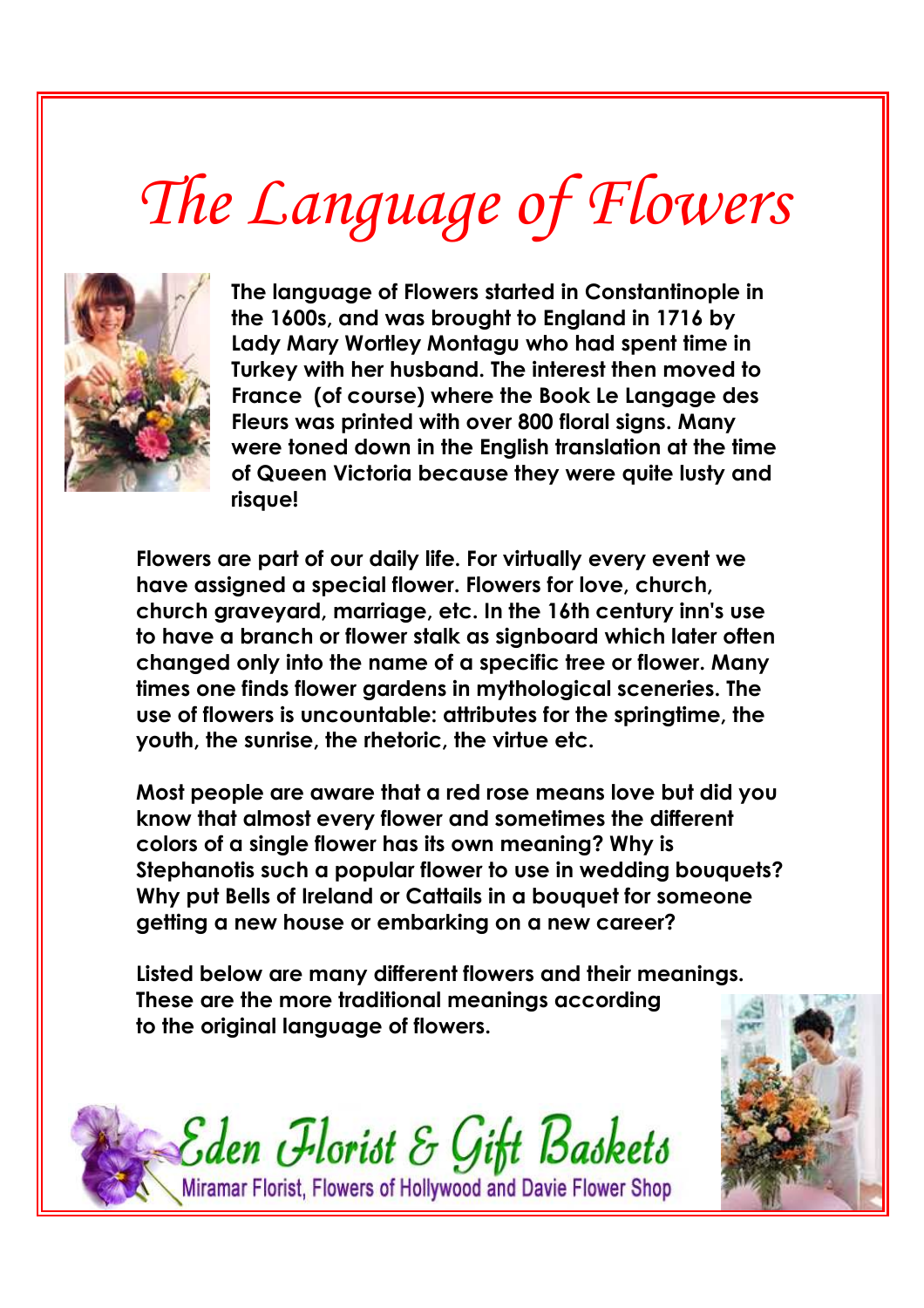

**Acacia** - Concealed Love, Beauty in Retirement, Chaste Love **Ambrosia** - Your Love is Reciprocated **Amaryllis** - Pride, Pastoral Poetry **Anemone** - Forsaken **Arbutus** - Thee Only Do I Love **Aster** - Symbol of Love, Daintiness **Azalea** - Take Care of Yourself for Me, Temperance, Fragile Passion, Chinese Symbol of Womanhood **Bachelor Button** - Single Blessedness **Begonia** - Beware **Bells of Ireland** - Good Luck **Bittersweet** - Truth **Bluebell** - Humility **Cactus** - Endurance **Camellia**, Pink - Longing for you **Camellia**, Red - You're a Flame in My Heart **Camellia**, White - You're Adorable **Carnation**, General - Fascination, A Woman's Love **Carnation**, Pink - I'll Never Forget You **Carnation**, Red - My Heart Aches For You, Admiration **Carnation**, Purple - Capriciousness **Carnation**, Solid Color - Yes **Carnation**, Striped - No, Refusal, Sorry I Can't Be With You, Wish I Could Be With You **Carnation**, White - Sweet and Lovely, Innocence, Pure Love, Woman's Good Luck Gift **Carnation**, Yellow - You Have Disappointed Me, Rejection Cattail - Peace, Prosperity **Chrysanthemum**, You're a Wonderful Friend, Cheerfulness & Rest **Chrysanthemum**, White - Truth

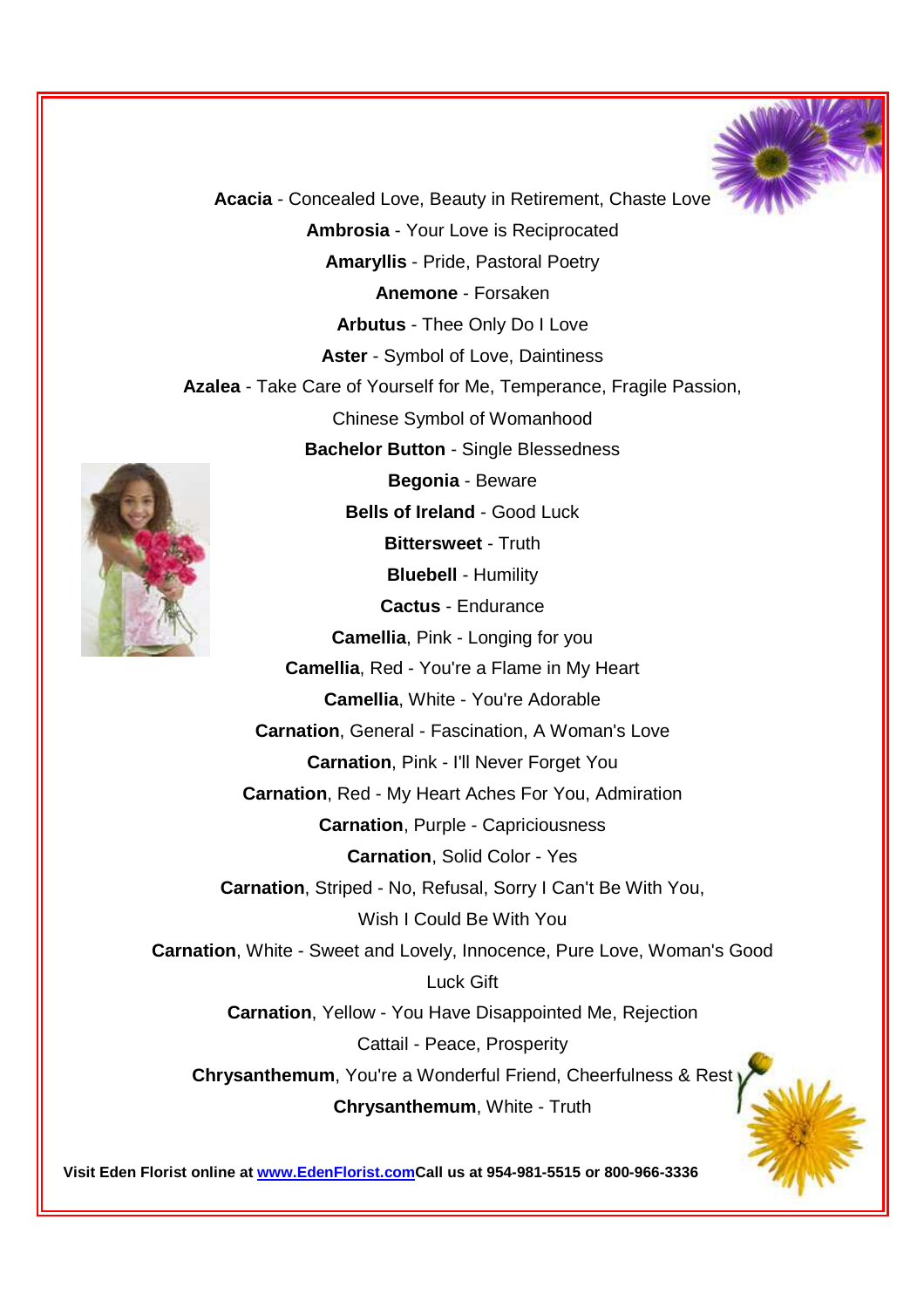**Chrysanthemum**, Yellow - Slighted Love **Crocus** - Cheerfulness **Cyclamen** - Resignation and Good-bye **Daffodil** - Regard, Unrequited Love, You're the Only One, The Sun is Always Shining when I'm with You **Daisy** - Innocence, Loyal Love, I'll Never Tell, Purity **Dandelion** - Faithfulness, Happiness **Fern** - Magic, Fascination, Confidence and Shelter **Fir** - Time **Flax** - Domestic Symbol **Forget-Me-Not** - True Love, Memories **Forsythia** - Anticipation **Gardenia** - You're Lovely, Secret Love **Geranium** - Stupidity, Folly **Gladioli** - Give Me a Break, I'm Really Sincere, Flower of the Gladiators **Gloxinia** - Love at First Sight **Heather**, Lavender - Admiration, Solitude **Heather**, White - Protection, Wishes Will Come True **Holly** - Defense, Domestic Happiness **Hyacinth**, General - Games and Sports, Rashness, Flower Dedicated to Apollo **Hyacinth**, Blue - Constancy **Hyacinth**, Purple - I am Sorry, Please Forgive Me, Sorrow **Hyacinth**, Red or Pink - Play **Hyacinth**, White - Loveliness, I'll Pray for You **Hyacinth**, Yellow - Jealousy **Hydrangea** - Thank You for Understanding, Frigidity, Heartlessness **Iris** - Fleur-de-lis, Emblem of France, Your Friendship Means so Much to Me, Faith, Hope, Wisdom and Valor, My Compliments **Ivy** - Wedded Love, Fidelity, Friendship, Affection



**Visit Eden Florist online www.EdenFlorist.com or Call 954-981-5515 or 800-966-3336**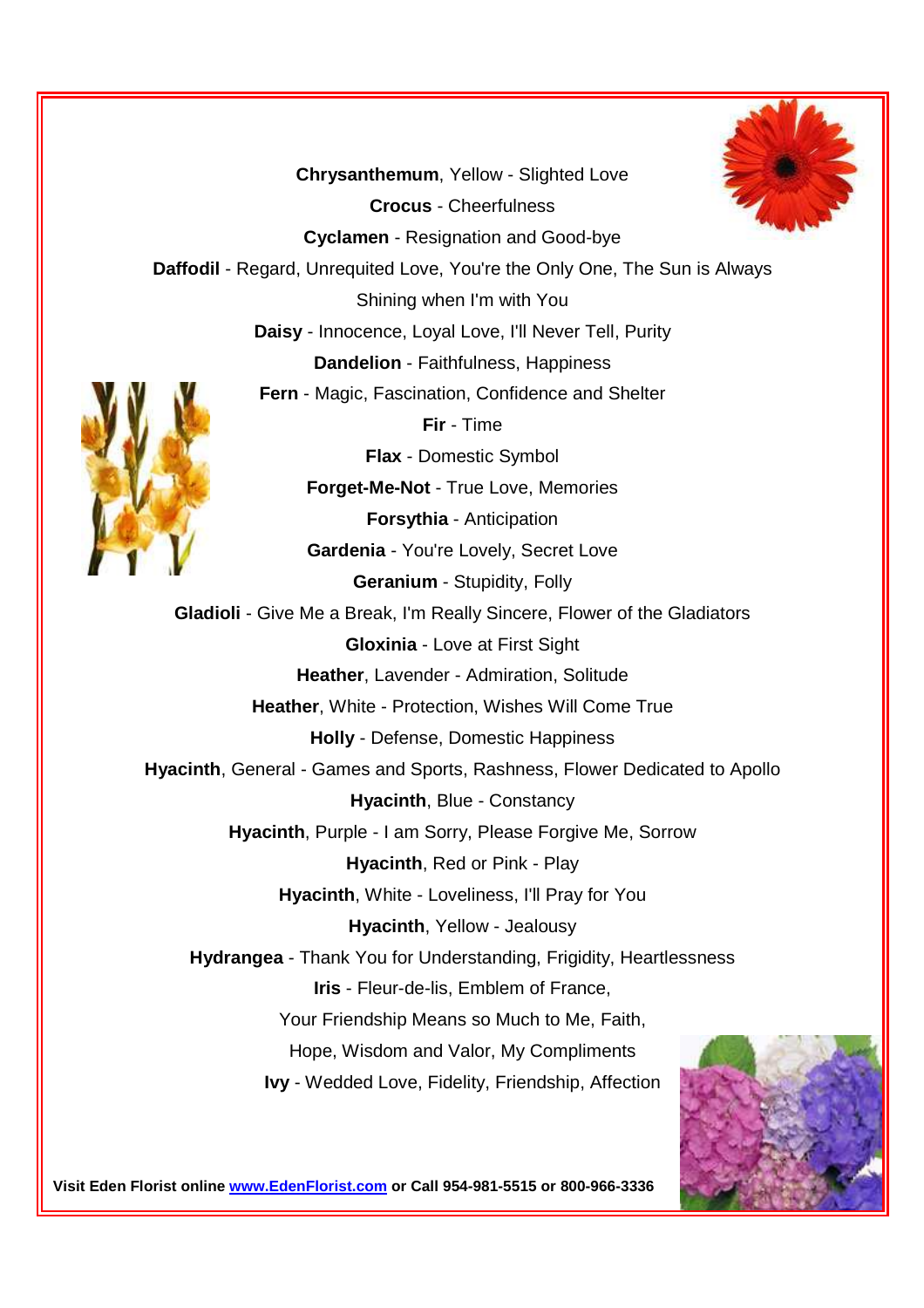**Jonquil** - Love Me, Affection Returned, Desire, Sympathy, Desire for Affection Returned **Larkspur**, Pink - Fickleness **Lily**, White - Virginity, Purity, Majesty, It's Heavenly to be with You **Lily**, Yellow - I'm Walking on Air, False and Gay **Lily**, Calla - Beauty **Lily**, Day - Coquetry, Chinese Emblem for Mother **Lily**, Eucharis - Maiden Charms **Lily**, Tiger - Wealth, Pride **Lily of the Valley** - Sweetness, Tears of the Virgin Mary, Return to Happiness, Humility, You've Made My Life Complete **Magnolia** - Nobility **Marigold** - Cruelty, Grief, Jealousy **Mistletoe** - Kiss me, Affection, To Surmount Difficulties, Sacred Plant of India **Monkshood** - Beware, A Deadly Foe is Near **Moss** - Maternal Love, Charity **Myrtle** - Love, Hebrew Emblem of Marriage **Narcissus** - Egotism, Formality, Stay as Sweet as You Are **Nasturti**um - Conquest, Victory in Battle Oleandar - Caution Orange Blossom - Innocence, Eternal Love, Marriage and Fruitfulness Orange, Mock - Deceit **Orchid** - Love, Beauty, Refinement, Beautiful Lady, Chinese Symbol for Many Children **Orchid**, Cattleya - Mature Charm **Palm Leaves** - Victory and Success **Peony** - Shame, Happy Life, Happy Marriage

**Petunia** - Resentment, Anger,

Your Presence Sooths Me

**Pine** - Hope, Pity

**Poppy**, General - Eternal Sleep, Oblivion, Imagination

**Visit Eden Florist online at www.EdenFlorist.comCall us at 954-981-5515 or 800-966-3336**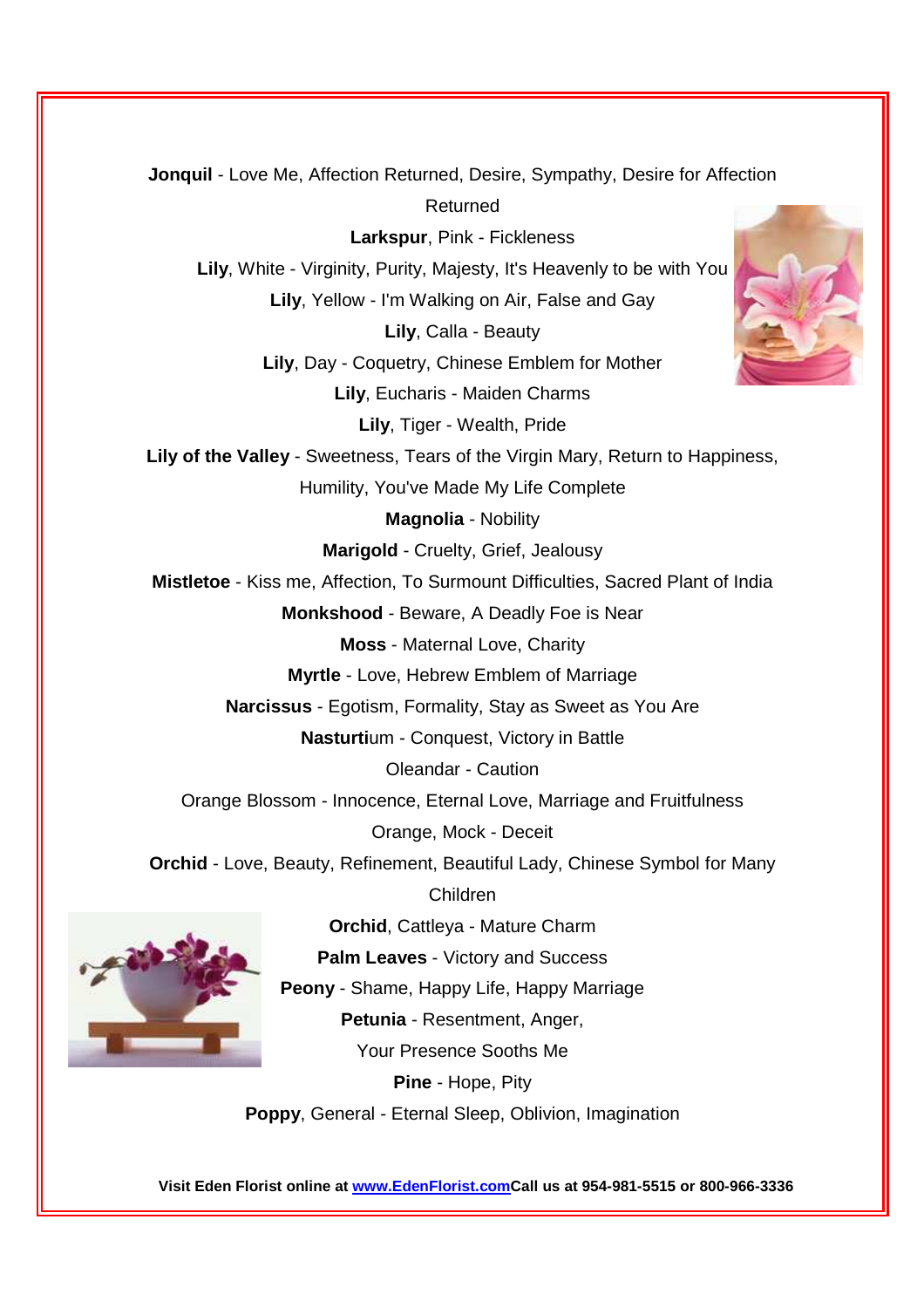**Poppy**, Red - Pleasure **Poppy**, White - Consolation **Poppy**, Yellow - Wealth, Success **Primrose** - I Can't Live Without You **Primrose**, Evening - Inconstancy **Rose**, - Love, Also Respect and Courage **Smilax** - Loveliness **Snapdragon** - Deception, Gracious Lady **Spider Flower** - Elope with Me **Stephanotis** - Happiness in Marriage, Desire to Travel **Stock** - Bonds of Affection, Promptness, You'll Always Be Beautiful to Me **Sweetpea** - Good-bye, Departure, Blissful Pleasure, Thank You for a Lovely Time **Tulip**, General - Perfect Lover, Frame, Flower Emblem of Holland **Tulip**, Red - Believe Me, Declaration of Love **Tulip**, Variegated - Beautiful Eyes **Tulip**, Yellow - There's Sunshine in Your Smile **Violet**, General - Modesty **Violet**, Blue - Watchfulness, Faithfulness, I'll Always Be True **Violet**, White - Let's Take a Chance **Zinnia**, Magenta - Lasting Affection **Zinnia**, Mixed - Thinking (or In Memory) of an Absent Friend **Zinnia**, Scarlet - Constancy **Zinnia**, White - Goodness **Zinnia**, Yellow - Daily Remembrance



**Visit Eden Florist online at www.EdenFlorist.comCall us at 954-981-5515 or 800-966-3336**